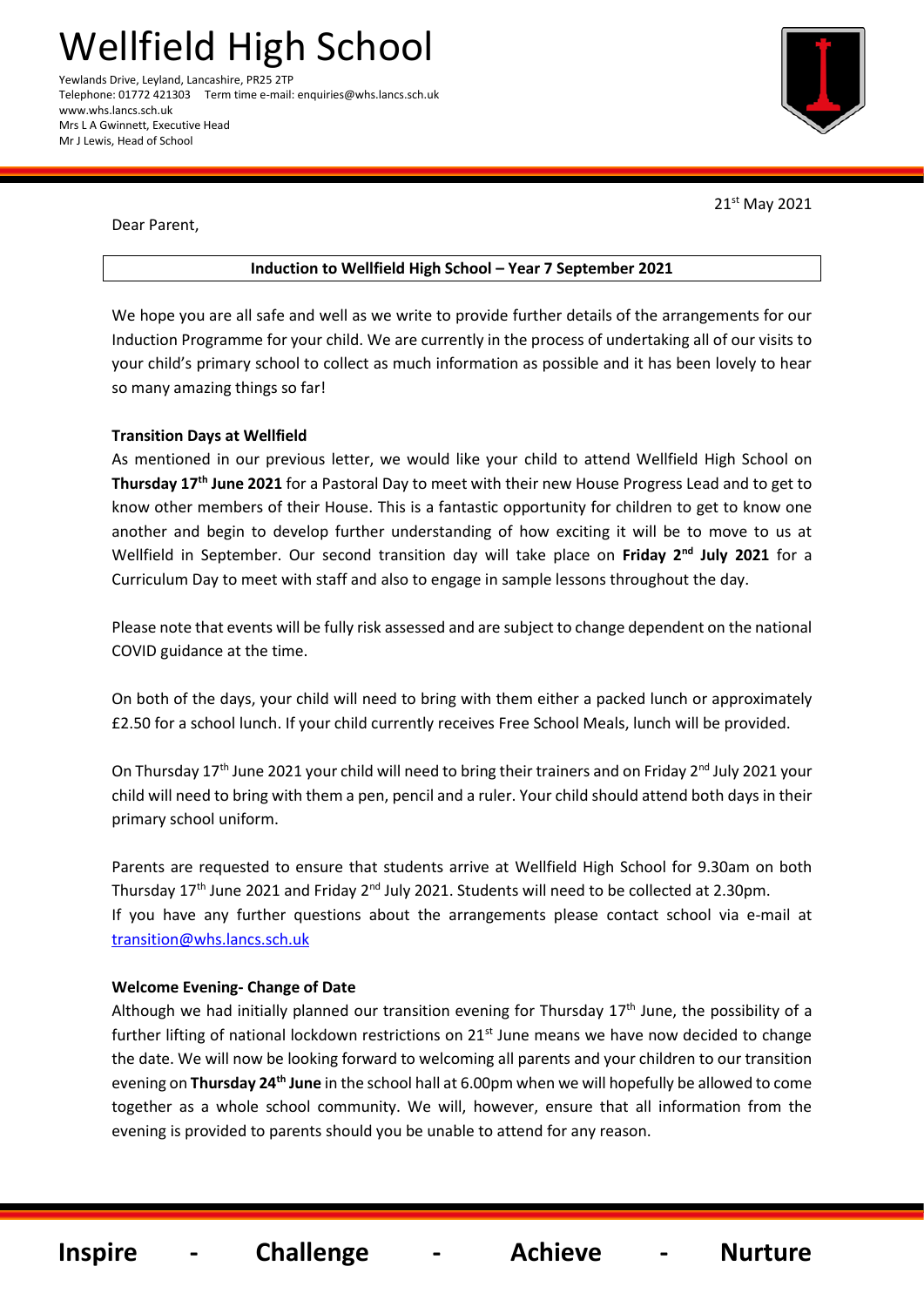# Wellfield High School

Yewlands Drive, Leyland, Lancashire, PR25 2TP Telephone: 01772 421303 Term time e-mail: enquiries@whs.lancs.sch.uk www.whs.lancs.sch.uk Mrs L A Gwinnett, Executive Head Mr J Lewis, Head of School



On this evening there will be a short presentation, after which you will have the opportunity to meet with your child's new House Progress Leader and their Personal Tutor. You may also wish to make an appointment to discuss any issues with our Pastoral Behaviour Managers or our Head of Learning Support after these meetings have taken place.

# **Summer School**

As part of our welcome bundle, all students are offered a free place at our summer school. Whilst further details will be provided next half term, we are pleased to confirm that the summer school will start on **Monday 16th August** and finish on Friday 20th August. Although we understand some children may be unable to attend, we are hopeful that this will be an exciting and enjoyable week and something that can only aid a smooth transition process further.

# **Documentation**

Please find enclosed the Parental Transition Information Sheet, Data Collection Sheet & Parental Photographic & Video Consent Form. **Please complete these and the reply slip below and return to Wellfield High School in the enclosed stamped addressed envelope** no later than **Friday 28 th May 2021**.

We are looking forward to your child's start date at Wellfield High School on Monday 6<sup>th</sup> September 2021.

Yours sincerely,

Mrs L A Gwinnett Mr J Lewis

Executive Headteacher Headteacher